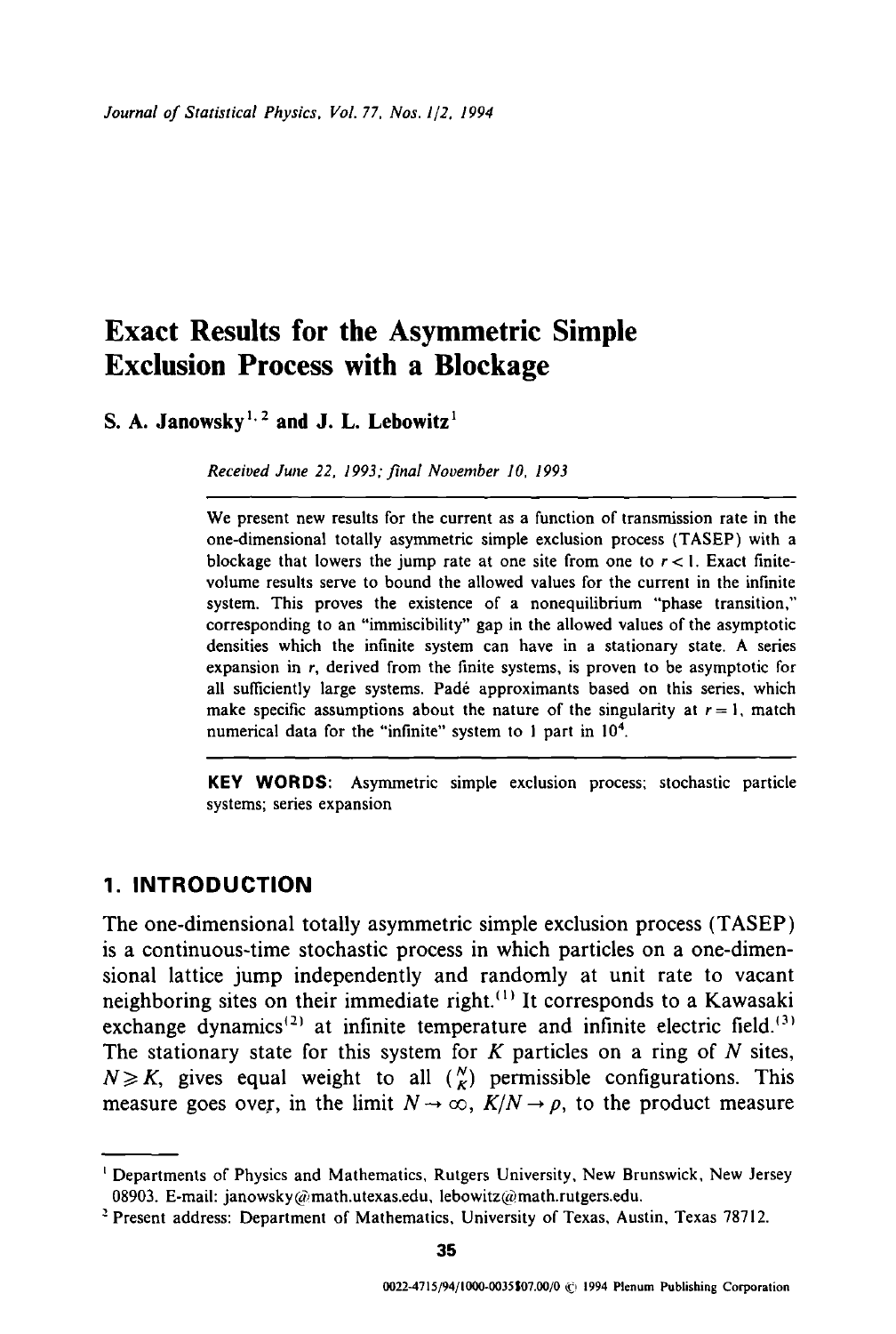with occupation probability  $\rho$ . The TASEP is thus the simples driven diffusive lattice-gas model whose dynamics does not satisfy detailed balance.<sup> $(3)$ </sup> It is also, for the infinite lattice, an example of a microscopic system for which one can derive Euler-like hydrodynamic equations.<sup>(4)</sup> e.g., the Burgers equation.

In an earlier work<sup> $(5)$ </sup> we introduced a variant of the TASEP where the jump rate across one bond of the system was reduced from 1 to r,  $0 < r < 1$ . If one thinks of the TASEP as a model for fluid flow in a pipe, this is analogous to a restriction in the diameter of the pipe. More realistically perhaps we could consider a superionic conductor<sup>(6)</sup> like AgI or  $KAg_4I_5$  in the geometry of a pinched doughnut, with a time-varying magnetic field generating an electromotive force; or a partially blocked road in a model of traffic flow.<sup> $(7)$ </sup> Clearly the rate decrease will increase the particle density to the immediate left of this "blockage" bond and decrease the density to its immediate right, but what is not obvious is that this perturbation may have global in addition to local effects. Equivalent to introducing a defect into a growth surface,  $(8, 9)$  this blockage can cause the nonequilibrium stationary states of the model to exhibit a segregation into high- and lowdensity regions. This allows the full complexity of the model, previously available only through time-dependent studies, to be displayed via the stationary state.<sup> $(5, 10)$ </sup> Among other features we observed for the system of K particles on a ring of size N, with K and N large, was the equality of the exponents governing the time and space scalings of shock fluctuations.

It is convenient to label the sites on the ring from  $-N/2$  to  $N/2$  ( $-N/2$ and *N/2* refer to the same site), with the blockage located at the bond between 0 and 1. The stationary density profile for a half-filled system can be seen in Fig. 1. As we approach the limit  $N \to \infty$  keeping  $K/N = \rho$  fixed, we have that far from the blockage the density becomes uniform and the stationary state appears to be asymptotically a product measure



Fig. I. Density profile (from time average in simulation) for a half-filled system with 600 sites and periodic boundary conditions. The blockage bond is located between site 0 and site 1 and has the value  $r = 0.33$ .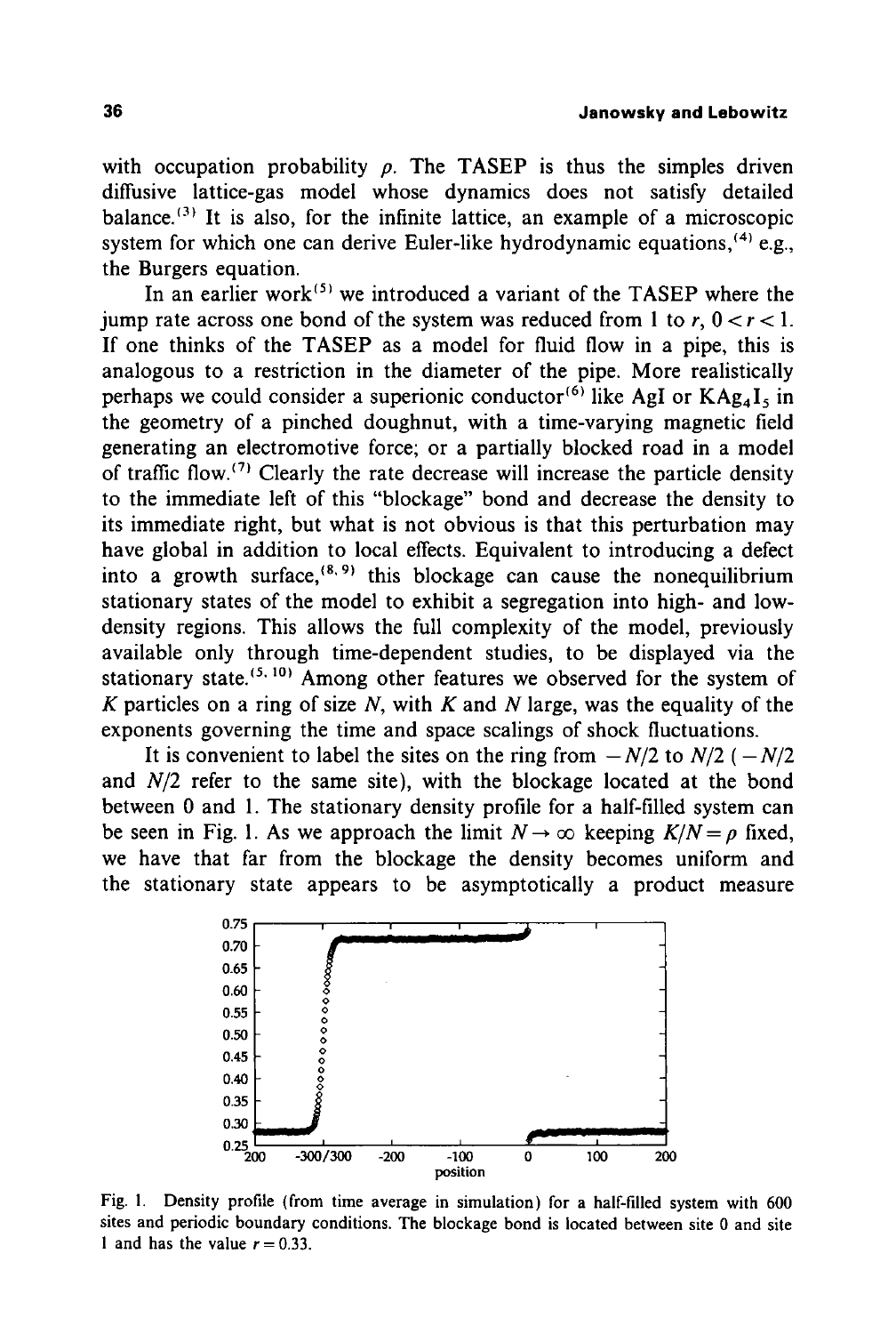(Bramson<sup>(11)</sup> has proven this) with densities  $\lim_{x \to \pm \infty} \rho(x) = \rho_{\pm}$ , with  $p_+ < p_+$ ; the  $p_+$  are independent of p for  $|p-1/2|$  less than a certain value described in the next section. The densities are related by the condition of constant current:  $J = \rho_+ (1 - \rho_+) = \rho_- (1 - \rho_-)$ . When segregation takes place we thus have  $1/2 - p_+ = p_- - 1/2$ . One is of course interested in the asymptotic densities  $\rho_{\pm}$  and current J as a function of the transmission rate  $r$ . In ref. 5 these could only be determined numerically; the simple estimate obtained by neglecting the (large) correlations near the blockage, i.e., by assuming a uniform product measure with density  $\rho$ (resp.  $\rho_+$ ) to the left (resp. right) of the origin, gives

$$
J \approx r\rho_{-}(1-\rho_{+}) \approx \frac{r}{(1+r)^{2}}
$$
 (1)

which is accurate only for very small  $r$ . This is in contrast with the translation-invariant case, where, as already mentioned, there are no correlations in the stationary state. Here, in order to obtain more accurate estimates, it is necessary to include the effects of correlations, which decay slowly with the distance from the blockage, typical of systems with conservative dynamics not satisfying detailed balance.<sup> $(12-14)$ </sup> (In ref. 5 this decay was found numerically to go like the inverse power of the distance.)

Although one is interested in asymptotic behavior, it can be fruitful to examine the behavior of small systems with open boundary conditions for which one can determine the stationary state exactly. In a closely related  $model<sup>(15)</sup>$  this led to an exact solution for all system sizes. Furthermore, as we shall see, results for such systems give a systematic improvement on the estimate  $(1)$  as well as bounds on the current  $J$  for the infinite system at fixed r and thus also on the maximum value of  $\rho_{\perp}$ . We therefore studied systems, ranging in size from two to ten sites, in which particles are added at the left with rate  $\alpha$  and removed at the right with rate  $\beta$ . At nonboundary sites particles jump independently to empty neighboring sites on the right with rate  $r$  for the jump between sites 0 and 1, where the blockage is located, and with rate 1 for all other jumps. The process is thus defined (on a lattice with  $N = 2L$  sites) for any  $r \ge 0$  by the generator  $\mathscr L$  giving the rate of change of any function of the configuration  $\eta = \{\eta(-L+1),\}$  $r(n-L+2)$ ,...,  $r(n)$ , where  $r(n) = 0$  or 1 is the occupation number at sike k:

$$
\mathcal{L}f(\eta) = \alpha[\dot{f}(\eta_{-L+1,+}) - f(\eta)] + \sum_{i=-L+1}^{-1} [f(\eta_{i-i+1}) - f(\eta)]
$$
  
+  $r[f(\eta_{0-1}) - f(\eta)] + \sum_{i=1}^{L-1} [f(\eta_{i-i+1}) - f(\eta)]$   
+  $\beta[f(\eta_{L,-}) - f(\eta)]$  (2)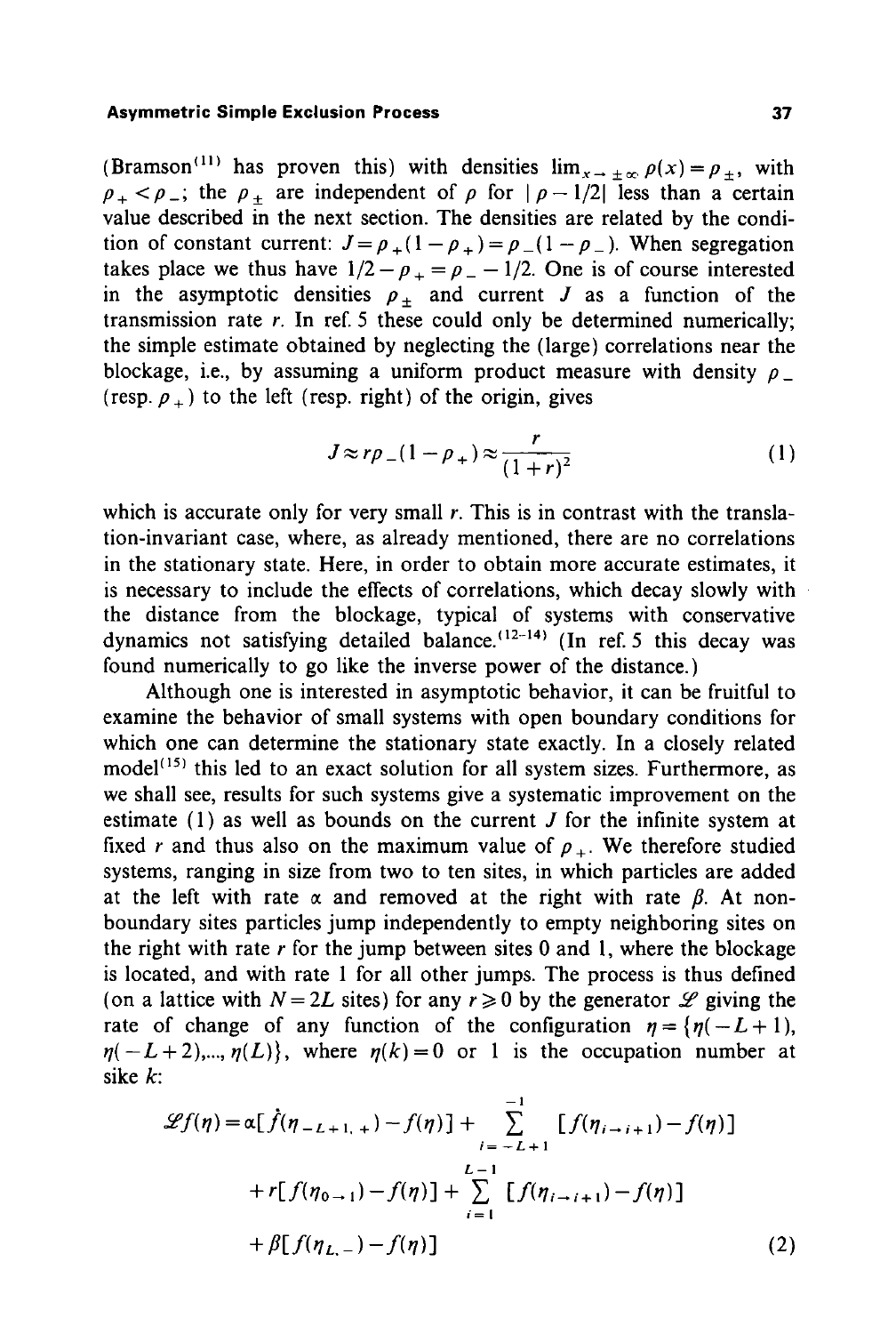where  $\eta_{i\rightarrow j}(k)$  gives the configuration at site k after an attempted jump from site  $i$  to site  $j$ :

$$
\eta_{i \to j}(k) = \begin{cases} 1, & k = j \text{ and } \eta(i) = 1 \\ 0, & k = i \text{ and } \eta(j) = 0 \\ \eta(k), & \text{otherwise} \end{cases}
$$
(3)

The boundary terms are given in terms of

$$
n_{i, \pm}(k) = \begin{cases} (1 \pm 1)/2, & k = i \\ n(k), & k \neq i \end{cases}
$$
 (4)

## **2. EXACT SOLUTIONS FOR SMALL SYSTEMS**

For a system with 2L sites there are  $2^{2L}$  possible configurations. By considering the set of equations  $\langle \mathcal{L} f_i \rangle = 0$  where f, is the characteristic function of the *i*th configuration, one obtains a system of equations whose (normalized) solution is the unique stationary state for the model, i.e., one obtains the unique stationary solution of the master equation for the open finite system.

Solving such a system of equations is a daunting computational task. However, by fixing  $\alpha$  and  $\beta$  and then making use of the reflection symmetry of the problem (which for  $\alpha = \beta$  reduces the number of variables by a factor slightly less than 2), we were able to exactly solve for systems up to size 8 *leaving r as an indeterminate parameter* and size l0 for fixed r. The computations were performed using Maple V running on a SPARCstation 2.

Typically we took  $\alpha = \beta = a = 1$ ; it is intuitively clear (and not difficult to prove<sup> $(11)$ </sup>), given the asymptotic product structure behavior of the infinite system stationary measure, that the current should become independent of  $\alpha$  and  $\beta$  for large L, provided they are greater than some critical value which goes to zero as r goes to zero and equals  $1/2$  for  $r \ge 1$ . This critical value of  $a = a_c$  is simply related to the maximum current  $J_{\text{max}}(r)$  the infinite system with blockage r can support;  $J_{\text{max}}(r) = a_c(1-a_c)$ , i.e.,  $a_r(r) = [1 - (1 - 4J_{\text{max}})^{1/2}]/2$  is just the density of a product measure at the maximum current. Clearly  $J_{\text{max}}(r)$  is a monotone nondecreasing function of r equal to  $1/4$  for  $r \ge 1$ . The system "selects" the state of maximum current,  $p_{+} = [1-(1-4J_{\text{max}})^{1/2}]/2$  and  $p_{-}=1-p_{+}$ , as long as the boundaries can supply and remove particles quickly enough.<sup>(16)</sup> The (asymptotic) state should therefore not depend on the precise values of  $\alpha$  and  $\beta$  with corrections local to the boundary region,  $(15, 17)$  Alternatively, if one considered periodic boundary conditions instead of an open system, we would expect equivalent asymptotics with densities  $p_{-} = 1 - p_{+}$  for all values of the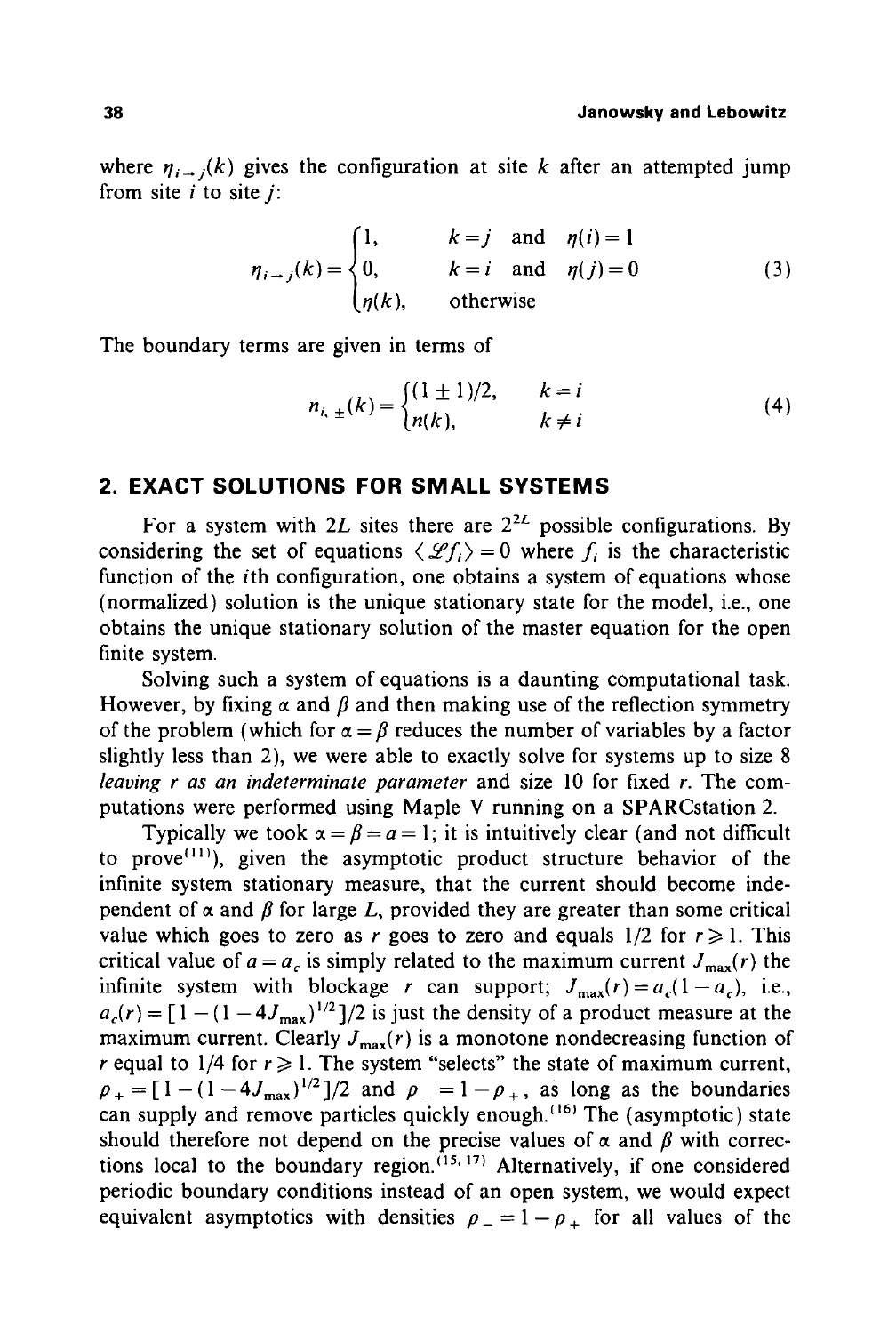average density  $\rho$  between  $[1-(1-4J_{\text{max}})^{1/2}]/2$  and  $[1+(1-4J_{\text{max}})^{1/2}]/2$ . For average densities outside the interval the limiting asymptotic densities should be equal to the average density both to the left and right of the blockage. The behavior is illustrated in Fig. 4, where we show, for each value of r, the values of  $\rho$  for which  $\rho = \rho_+ = \rho_-$  is "allowed."

We present some of the results for small systems below.  $J_r(r, a)$  is the steady-state current in a system with 2L sites at  $\alpha = \beta = a$ ;  $J_I(r) \equiv J_I(r, 1)$ . We have

$$
J_1(r, a) = \frac{2ar}{2a + 3r}, \qquad J_1(r) = \frac{2r}{2 + 3r}, \qquad J_1\left(r, \frac{1}{2}\right) = \frac{r}{1 + 3r} \tag{5}
$$

$$
J_2(r, a) = 2ar[4a^2 + 8a^3 + 4a^4 + (7a + 12a^2 + 6a^3) r + (2 + 4a + 2a^2) r^2]
$$
  
×[8a<sup>3</sup> + 16a<sup>4</sup> + 8a<sup>5</sup> + (14a<sup>2</sup> + 36a<sup>3</sup> + 36a<sup>4</sup> + 12a<sup>5</sup>)r  
+ (18a + 45a<sup>2</sup> + 44a<sup>3</sup>18a<sup>4</sup>)r<sup>2</sup> + (5 + 14a + 14a<sup>2</sup> + 6a<sup>3</sup>)r<sup>3</sup>]<sup>-1</sup> (6)

$$
J_2(r) = \frac{2r(16+25r+8r^2)}{32+98r+125r^2+39r^3}, \qquad J_2\left(r, \frac{1}{2}\right) = \frac{2r(9+29r+18r^2)}{18+85r+215r^2+130r^3}
$$
\n(7)

$$
J_{3}(r) = [4r(47775744 + 261095424r + 669424384r^{2}+ 1009680576r^{3} + 968982368r^{4}+ 609395274r^{5} + 250834237r^{6} + 65287925r^{7}+ 9784215r^{8} + 644781r^{9}]\n\times [191102976 + 1331036160r+ 4447316992r^{2} + 9277942272r^{3}+ 12731145304r^{4} + 11671707972r^{5}+ 7170513506r^{6} + 2914237861r^{7}+ 753023405r^{8} + 112354075r^{9} + 7383541r^{10}]^{-1}
$$
(8)

We observe that  $J_L(r)$  is a rational function of r with integer coefficients, and the order of the function and the complexity of the coefficients grow rapidly with system size— $J_4(r)$  has terms up to 34th order with the largest coefficient being 51 digits long, and is reproduced in Appendix A. We note that the value of  $J_r(1)$  was obtained explicitly in ref. 15 for all L, namely that

$$
J_L(1) = \frac{1}{4} + \frac{3}{4(1+4L)} = J_{\infty}(1) \left[ 1 + \frac{3}{1+4L} \right] \tag{9}
$$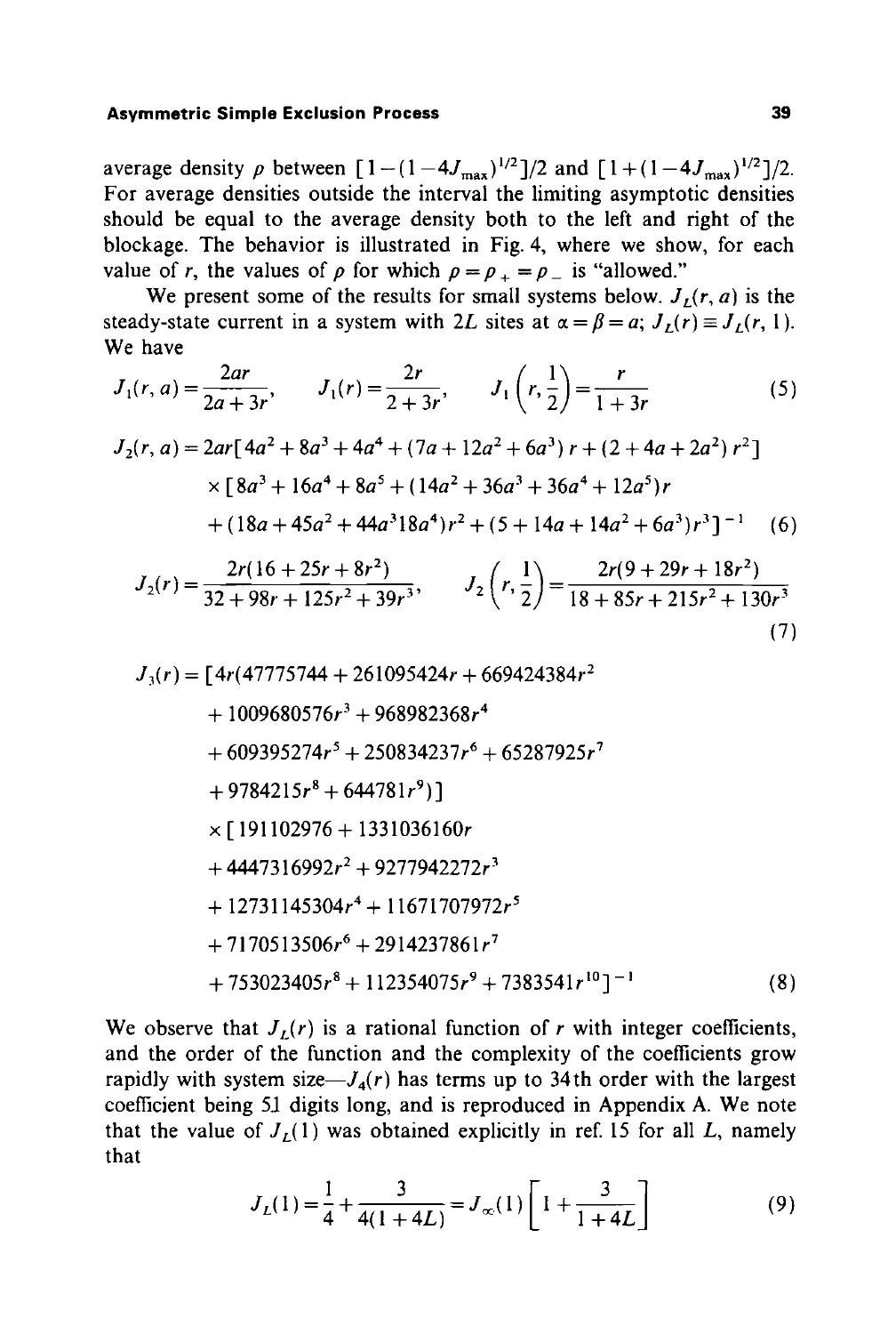### **3. BOUNDS ON THE INFINITE SYSTEM**

For  $r = 1$ , a product measure with any density  $\rho \in [0, 1]$  is stationary in the infinite system, and thus the system can have any current in the range 0-1/4. For  $r < 1$ , this is not necessarily the case;  $J_{\text{max}}(r)$  may be less than I/4. In this case there is, as already noted, only a range of asymptotic densities, satisfying  $|\rho_+ - 1/2| > \lceil 1 - 4J_{\text{max}}(r)^{1/2}\rceil/2$ , which is permitted. The problem thus is to find bounds on  $J_{\text{max}}(r)$ . A very simple bound on  $J_{\text{max}}(r)$  can be obtained by noting that if we remove the right (or left) half of the system, i.e., keep all sites there empty (occupied), we are left with a system of L sites with input (removal) rate a and removal (input) rate  $r$ . By a direct comparison of the original and new ("removed") systems, obtained by coupling, i.e., simultaneously attempting jumps at a given lattice bond in the two systems, it is possible to show that the current  $\hat{J}(L; \alpha, \beta)$  in a system of L sites with input rate  $\alpha$ , removal rate  $\beta$ , and all "internal" jump rates now being unity, satisfies the inequalities

$$
J_L(r, a) \leq \hat{J}(L; a, r) = \hat{J}(L; r, a)
$$
\n(10)

The last equality as well as exact formulas for  $\hat{J}(L; \alpha, \beta)$  have been computed in refs. 15 and 17. In particular for  $a \ge r$  and  $r \le 1/2$  we have  $\lim_{L \to \infty} \hat{J}(L; a, r) = r(1 - r)$ , so that  $J_{\text{max}}(r) \le r(1 - r)$  for  $r \le 1/2$ .

For a and r both greater than  $1/2$  the right-hand side of (10) approaches 1/4, so it yields no new information--just a proof that  $J_{\text{max}}(r)$ cannot exceed 1/4.

To obtain better bounds, we note that for any configuration, since the maximum rate at which a particle attempts to jump onto any site is bounded by one, the current in a system of size  $L$  with boundary conditions  $\alpha = \beta = 1$  cannot increase as L increases. This can be made precise with a little work by using (similar type) comparison or coupling arguments as before. Note that  $\alpha = \beta = 1$  corresponds to keeping the site  $-L$  always occupied and the site  $L + 1$  always vacant in a system of size  $L' > L$ . Thus  $J_{L}(r)$  is monotonically decreasing in *L*, and for every finite value of *L*,  $J_{L}(r)$ is an upper bound for  $J_{\infty}(r)$ . [Similar arguments show that  $J_{L}(r, a)$  is nondecreasing in r and  $a$ . These bounds prove the existence of a gap in the set of stationary measures of the infinite system; the results for finite L (illustrated in Fig. 2) show that wherever there exists an  $L$  such that  $J_L(r)$  < 1/4 there is a forbidden range of currents. [One result from our simulations is that  $J_{15000}(0.8) = 0.24979(5)$ , indicating that the gap exists at least up to  $r = 0.8$ .]

We note here also that letting  $a \to \infty$  in  $J_L(r, a)$  corresponds to reducing the size of the system from 2L to  $2(L-1)$ , so that  $\lim_{a\to\infty} J_L(r, a)$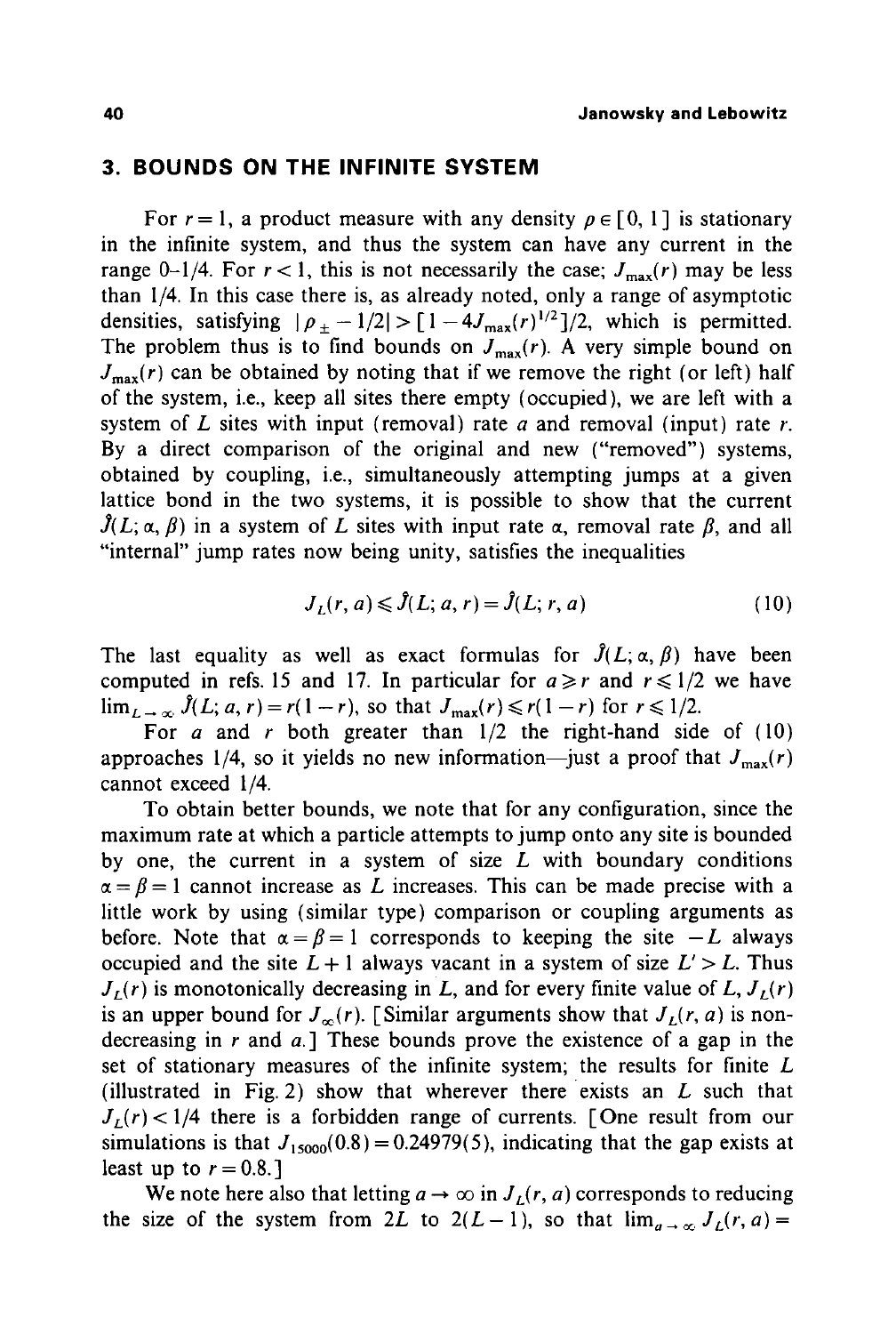

Fig. 2.  $J_L(r, 1)$  and  $J_L(r, 1/2)$  for several values of L. Where  $J_L(r, 1) < 1/4$  there must be a **gap in the allowed stationary measures of the infinite system.** 

 $J_{L-1}(r)$ . Using monontonicity in a, this implies again that  $J_{L}(r)$  is **monotone nonincreasing in L.** 

For the case  $\alpha = \beta = 1/2$  the sequence  $J_L(r, 1/2)$  appears to be increasing in L, and we believe that  $J_{\infty}(r) \ge J_L(r, 1/2)$ , since the boundary **condition with rate 1/2 should reduce the number of particles entering the system as compared with a boundary-free system where the asymptotic**  density would be  $>1/2$  (on the left), but unfortunately we cannot prove this result. Proving such an inequality is nontrivial since  $J_{\infty}(r)$  is the *maximum* **current the infinite system can have; there exist stationary measures**  where the current is less than  $J<sub>L</sub>(r, 1/2)$ . Thus our results for finite L only provide rigorous one-sided bounds. Note also that  $J_1(1, 1/2) = 1/4$  for all  $L^{(15)}$ 

#### **Series Expansion**

**While there is no apparent pattern to the "raw" expressions for the current (5)-(8), (A.1), one does emerge if we examine a Taylor expansion**  around  $r = 0$ . We obtain

$$
J_1(r) = r - \frac{3}{2}r^2 + \frac{9}{4}r^3 - \frac{27}{8}r^4 + \frac{81}{16}r^5 - \frac{243}{32}r^6 + O(r^7)
$$
 (11)

$$
J_2(r) = r - \frac{3}{2}r^2 + \frac{19}{16}r^3 - \frac{257}{256}r^4 + \frac{24105}{4096}r^5 - \frac{829297}{65536}r^6 + O(r^7)
$$
 (12)

$$
J_3(r) = r - \frac{3}{2}r^2 + \frac{19}{16}r^3 - \frac{21535}{27648}r^4 + \frac{919407829}{214990848}r^5 - \frac{7398899573671}{417942208512}r^6 + O(r^7)
$$
 (13)

$$
J_4(r) = r - \frac{3}{2}r^2 + \frac{19}{16}r^3 - \frac{21535}{27648}r^4 + \frac{77729356627}{146767085568}r^5 + \frac{1067903077191004635349}{126214320739011526656}r^6 + O(r^7)
$$
 (14)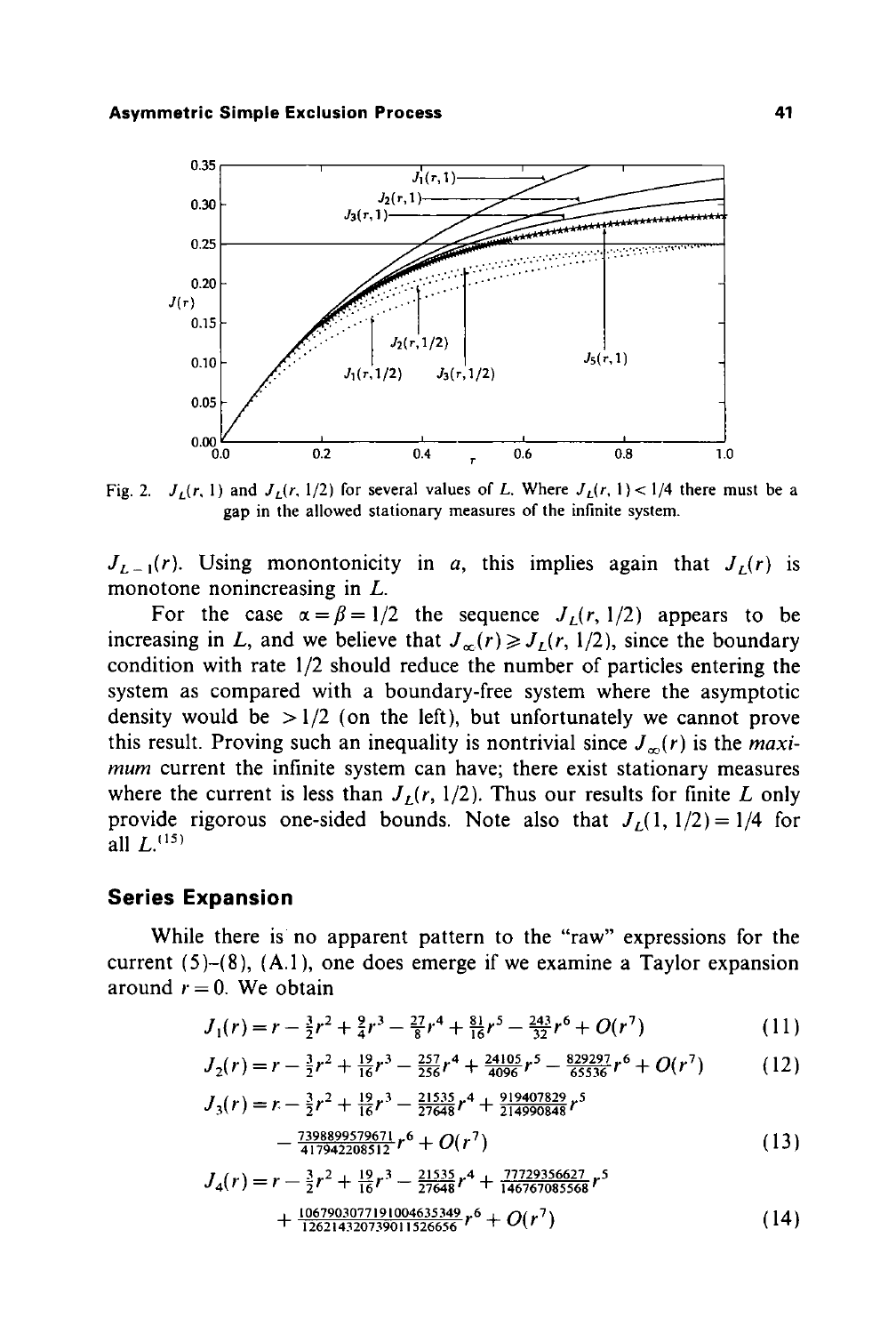There is a clear pattern: as we increase the size of the system, the low-order coefficients stop changing after a certain point. Assuming the continuation of this behavior, and including the results for the size 10 system, we have

$$
J_{\infty}(r) = r - \frac{3}{2}r^2 + \frac{19}{16}r^3 - \frac{21535}{27648}r^4 + \frac{77729356627}{146767085568}r^5
$$
  
- 0.3278724755(1)r<sup>6</sup> + O(r<sup>7</sup>)  
= r - \frac{3}{2}r^2 + \frac{19}{2}r^3 - \frac{5 \cdot 59 \cdot 73}{2^{16} \cdot 3}r^4 + \frac{13 \cdot 33613 \cdot 177883}{2^{18} \cdot 3}r^5  
- 0.3278724755(1)r<sup>6</sup> + O(r<sup>7</sup>) (15)

In the second part of (15) we show the prime factorization of the coefficients; the denominators appear deceptively simple, while examination of the numerators proves less instructive.

Including the dependence of the boundary terms (i.e., taking  $a \neq 1$ ) does not significantly alter this behavior:

$$
J_{1}(r, a) = r - \frac{3}{2a}r^{2} + \frac{9}{4a^{2}}r^{3} - \frac{27}{8a^{3}}r^{4} + O(r^{5})
$$
(16)  
\n
$$
J_{2}(r, a) = r - \frac{3}{2}r^{2} + \frac{9a^{4} + 18a^{3} + 7a^{2} - 8a - 7}{4a^{2}(a + 1)^{2}}r^{3}
$$
\n
$$
- \frac{54a^{7} + 216a^{6} + 300a^{5} + 64a^{4} - 294a^{3} - 370a^{2} - 188a - 39}{16a^{3}(a + 1)^{4}}r^{4}
$$
\n
$$
+ O(r^{5})
$$
(17)  
\n
$$
J_{3}(r, a) = r - \frac{3}{2}r^{2} + \frac{19}{16}r^{3}
$$
\n
$$
+ (514a^{14} + 6939a^{13} + 41551a^{12} + 144387a^{11} + 316671a^{10}
$$
\n
$$
+ 432661a^{9} + 285181a^{8} - 176743a^{7} - 702157a^{6}
$$
\n
$$
- 944908a^{5} - 799104a^{4} - 457504a^{3}
$$
\n
$$
- 172480a^{2} - 38528a - 3840)r^{4}
$$
\n
$$
\times [256a^{3}(1 + 2a)(a + 2)^{3}(a + 1)^{7}]^{-1} + O(r^{5})
$$
(18)

The dependence on the boundary appears one term earlier than in **(11** )-(14), but otherwise, the structure is the same.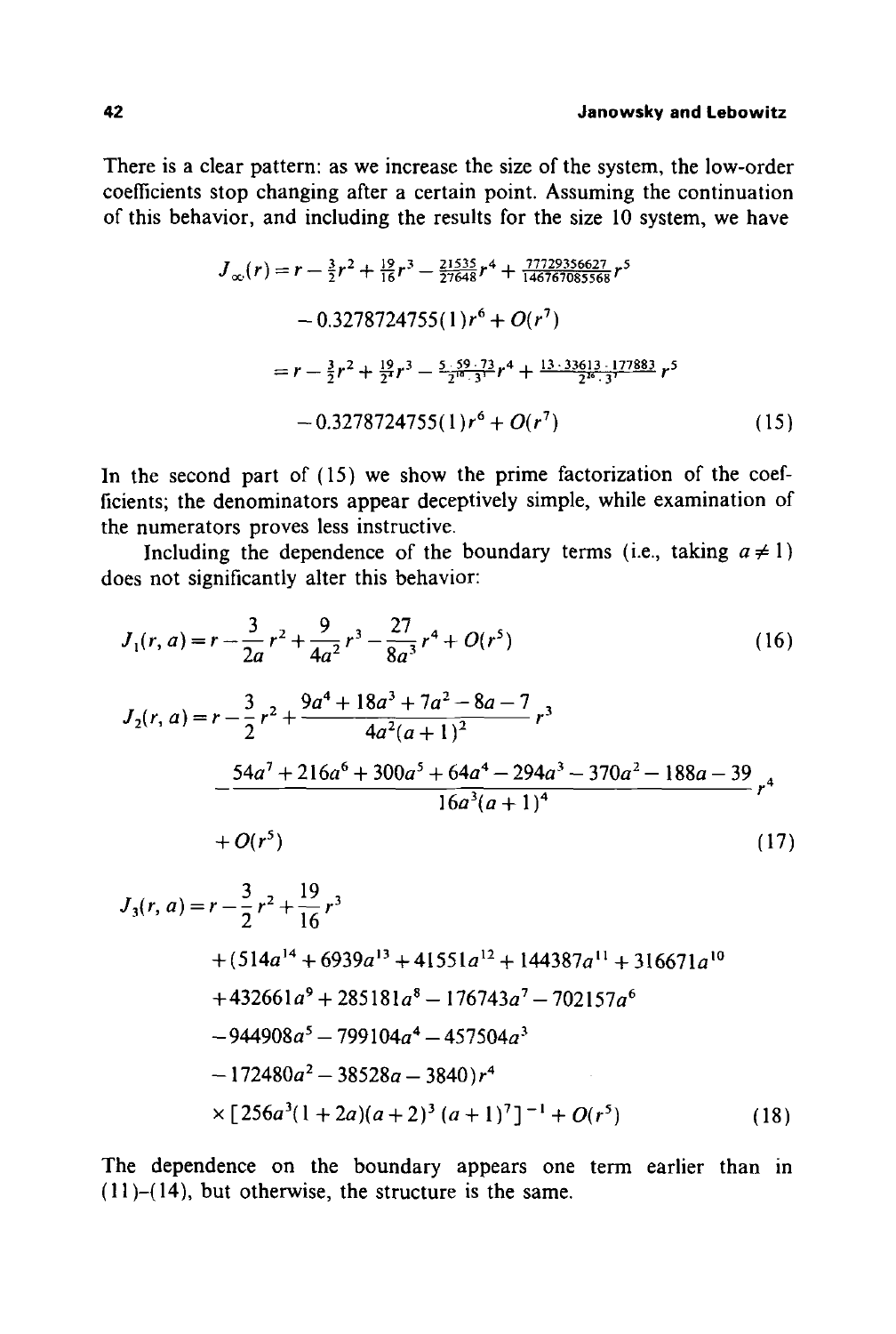In fact, the assumption regarding the behavior of the Taylor coefficients for progressively larger systems expressed in  $(11)–(18)$  can be proven to be correct:

**Theorem 1.** Fix  $L_2$ . Then for  $L_1 \le L_2$ ,  $J_{L_2}(r) = J_{L_1}(r) + O(r^{L_1+2})$ .

Then for  $L_1 \leqslant L_2$  and  $a > 0$ , **Theorem 2.** Fix  $L_2$ .<br> $J_L(r, a) = J_L(r) + O(r^{L_1+1}).$ 

Thus we see a small system not only bounds but also provides a good approximation (at least for small  $r$ ) for any (finite) system that is larger. This also strongly suggests that the approach of  $J_{\nu}(r)$  to  $J_{\infty}(r)$  is exponential for  $r > 1$ . Of course the rate of the exponential approach vanishes at  $r=1$ , where the convergence becomes algebraic [see (9)]. We do not consider the infinite system, as our proof does not provide bounds uniform in the system size; we reserve the proof for Appendix B.

## **4. PADÉ APPROXIMANTS**

The Taylor series given in (15) gives an accurate measure of the current for small r, but for large r it is less successful. In fact, we can see that the series must break down by  $r = 1$ : although one commonly thinks of r as being a transmission rate  $\leq 1$ , it is perfectly acceptable to take  $r > 1$ in the generator (2). It is also fairly easy to see, by comparison with a system with a boundary at the origin, that the infinite-volume current  $J_{\infty}(r)$  will have the same value for all  $r \ge 1$ , namely  $J_{\infty}(1) = 1/4$ , so that there must be a nonanalyticity for some  $r \leq 1$  in  $J_{\infty}(r)$ . One can also examine the coefficients of (15) and see that they apparently decrease (in magnitude) rather slowly, indicating that the radius of convergence of the series is most probably 1 (although we do not even have a proof that the series converges of *any*  $r > 0$ , just asymptotic results as  $r \rightarrow 0$  for a fixed number of terms). Some numerical analysis indicates that there is no discontinuity in any of the derivatives of  $J_{\infty}(r)$  at  $r = 1$ ; this evidence leads us to hypothesize that there is an essential singularity at  $r = 1$  in  $J_{\infty}(r)$ . An alternative which cannot be ruled out by our results is that  $J_{\infty}(r) = 1/4$  for  $r > r_1$  with  $r_1 < 1$ . Numerical results for the structure of  $J_L(r)$  would seem, however, to argue in favor of a changeover at  $r = 1$ .

We thus look for a function of the appropriate form the current. The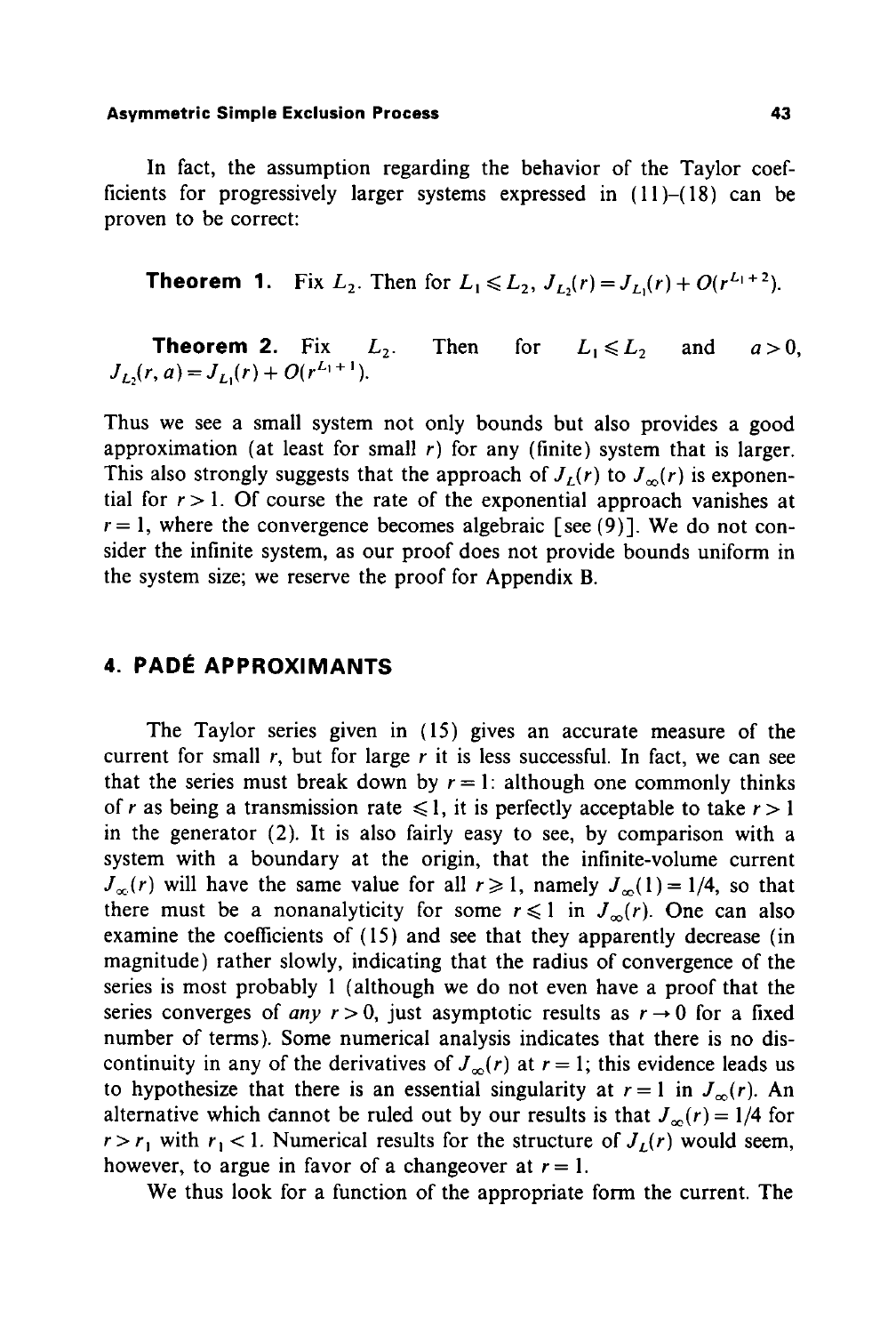"simplest" function with an essential singularity at  $r = 1$  that also gives  $J_{\infty}(0) = 0$  and  $J_{\infty}(1) = 1/4$  is a function of the form

$$
J_{\infty}(r) = 1/4 - \exp[f(r)]/4
$$
 (19)

where  $f(r)$  has a simple pole at  $r = 1$ . We therefore examined functions of the form

$$
f(r) = \frac{1}{4} - \frac{1}{4} \exp\left[\frac{p(r)}{(1-r) q(r)}\right]
$$
 (20)

Specifically, we used our Taylor series to fit the following Padé approximants:

$$
J^{33}(r) = \frac{1}{4} - \frac{1}{4} \exp\left[\frac{-4r(1 + a_1r + a_2r^2)}{(1 - r)(1 + b_1r + b_2r^2)}\right]
$$
 (21)

$$
J^{43}(r) = \frac{1}{4} - \frac{1}{4} \exp\left[\frac{-4r(1+a'_1r+a'_2r^2+a'_3r^3)}{(1-r)(1-b'_1r+b'_2r^2)}\right]
$$
(22)

$$
J^{34}(r) = \frac{1}{4} - \frac{1}{4} \exp\left[\frac{-4r(1 + a_1^{\prime\prime}r + a_2^{\prime\prime}r^2)}{(1 - r)(1 + b_1^{\prime\prime}r + b_2^{\prime\prime}r^2 + b_3^{\prime\prime}r^3)}\right]
$$
(23)

The actual values of the coefficients of the Padé approximants are not particularly revealing, as one might expect. The Padé functions do, however, appear to be converging pointwise: for  $r \in [0, 1]$  the maximum difference between any of  $J^{33}$ ,  $J^{43}$ , and  $J^{34}$  is less than  $2 \times 10^{-5}$ .



Fig. 3. Taylor, Padé, and numerical results. Estimated errors for the numerical calculations are less than the thickness of the lines, ranging from  $5 \times 10^{-5}$  to  $2 \times 10^{-4}$ .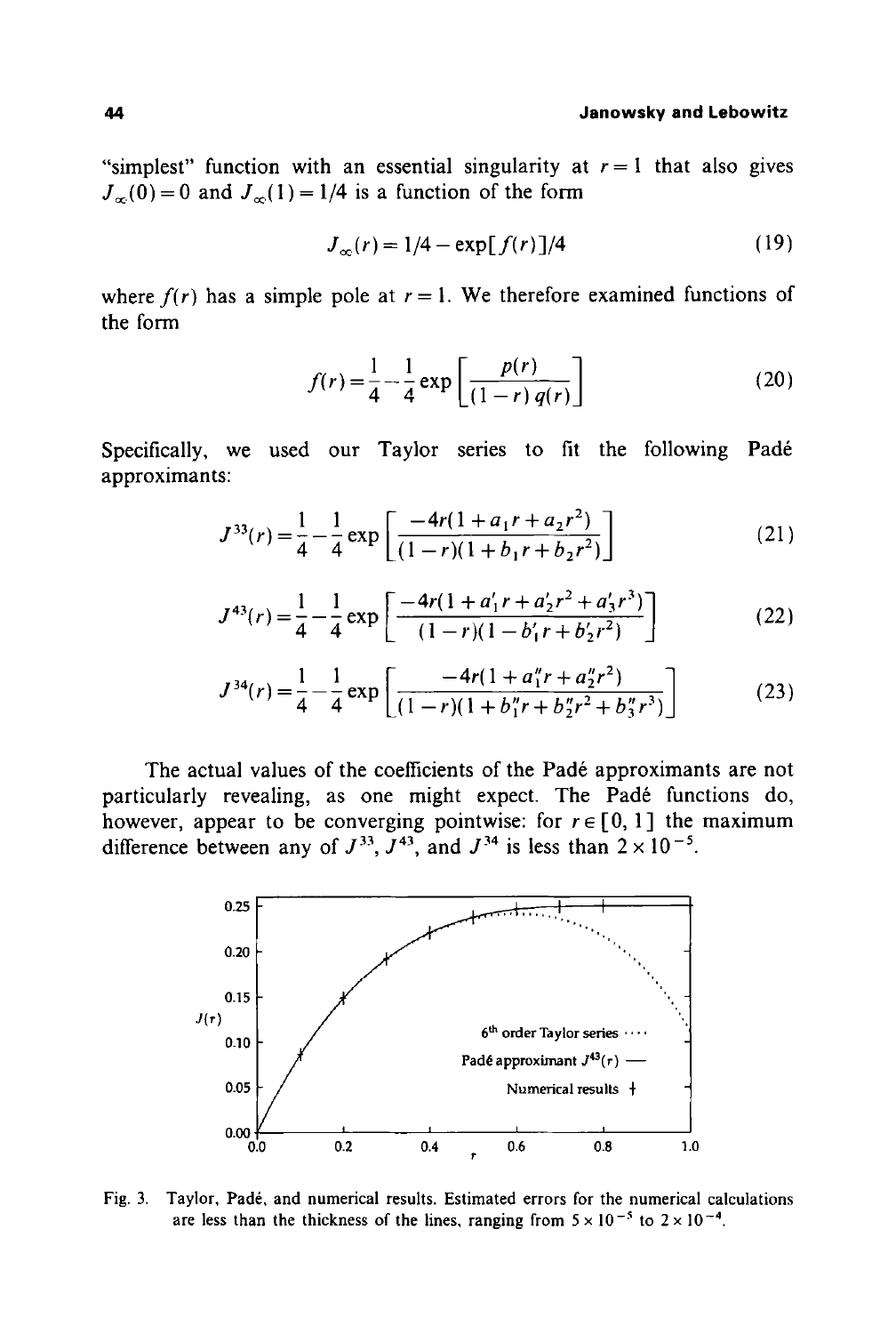Of course we are not interested in how well the different approximants approximate each other, but how well they approximate  $J_{\infty}(r)$ . We thus must compare the approximants with numerical simulations. We see in Fig. 3 that the approximation is within the error bounds of the simulations; we happened to have plotted  $J^{43}$ , but any of the approximants would have fit the data as well. In comparison, a Padé approximant that behaves quadratically or quartically at  $r = 1$  (as opposed to exponentially) looks qualitatively similar but does not fall within the error bounds of the simulations.

The simulation results were obtained by direct simulation of the TASEP dynamics; progressively larger systems were used until the current reached an asymptotic value. For small values of  $r$  this occurred quite quickly, but the needed system size grows quite rapidly as one approaches  $r = 1$ : for  $r = 0.7$  we needed to investigate systems with 6400 sites and for  $r = 0.8$  we needed to investigate systems with 15000 sites.

Our results can also be viewed as the determination of the phase diagram for the system. As mentioned earlier, the current  $J_{\infty}(r)$  is the *maximum* stationary current permitted by the infinite system—with some boundary conditions the current may be less. Accepting<sup> $(11)$ </sup> that the stationary measure is asymptotically a product measure, then  $J_{\infty} = \rho_{\infty}(1-\rho_{\infty}),$ and the bound on the current is equivalent to a bound on the allowable range of densities. We plot the boundary of this range, the critical density, against the transmission rate in Fig. 4. If the overall density of the finite system in a periodic box  $\rho$  was in the disallowed region, the system would have to segregate with high density  $p_{-}$  to the left of the blockage and low



Fig. 4. Schematic phase diagram of allowed asymptotic densities  $p_$  and  $p_+$  versus transmission. In the region labeled allowed,  $\rho = \rho_{\perp} = \rho$  is permitted. The boundary points between the allowed and not allowed region are, for a given r, the unique permitted values of  $p_{+}$ . The heavy line indicates the region excluded by currently available exact results; the thin line and the shaded region are determined by the Padé results.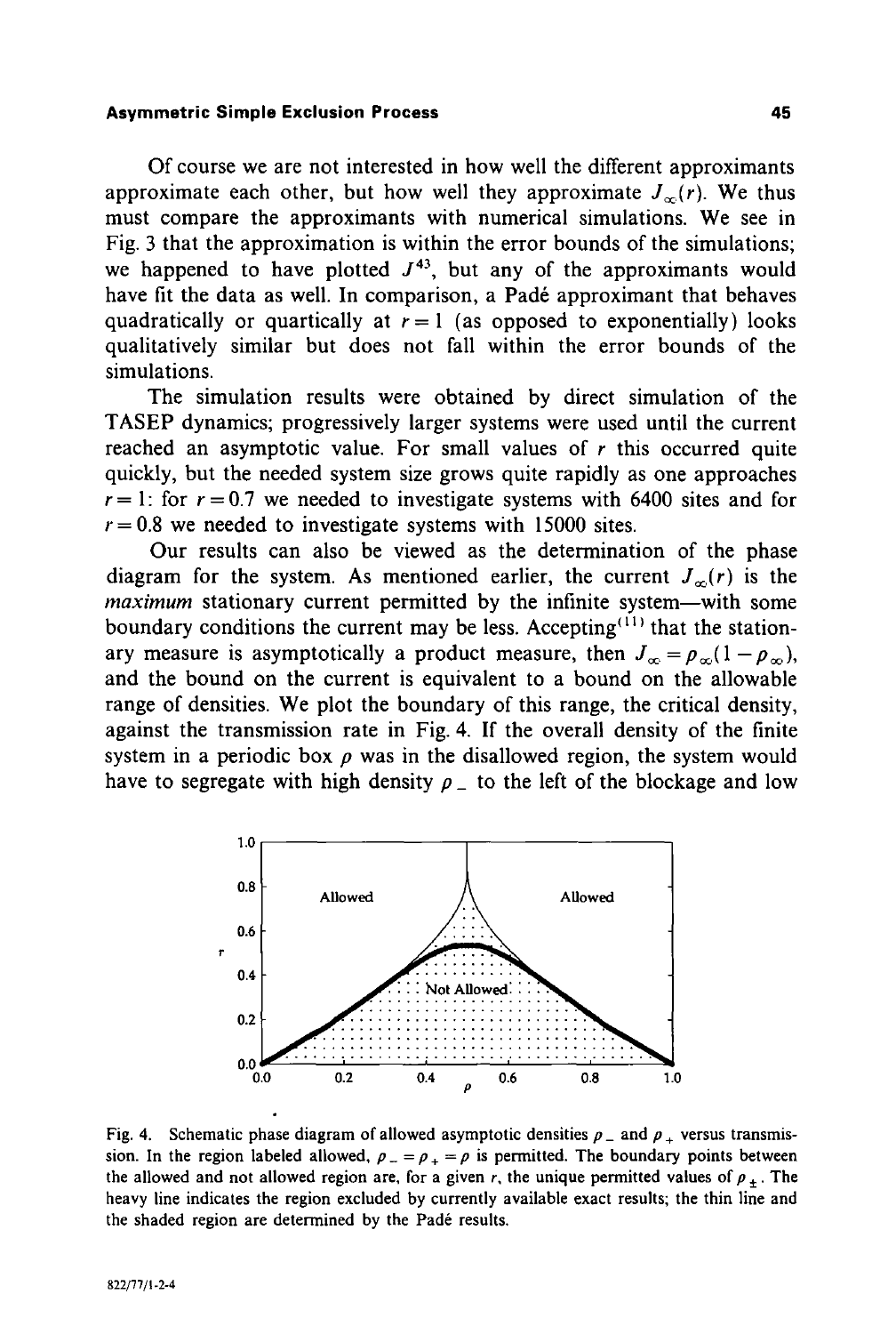density  $\rho_+$  to the right of it, with  $\rho_- + \rho_+ = 1$  and  $\rho = c\rho_- + (1 - c)\rho_+$  for some fraction  $c, 0 < c < 1$ .

The phase diagram is apparently quite different from that normally observed in systems that phase segregate, with a cusp at the critical point if one believes the Pad6 approximants accurately describe the behavior of the system. Of course one should remember the rather unique nature of this type of transition.

## **5. DISCUSSION**

When a system has dynamics that do not satisfy detailed balance, the steady states do not (in general) have the form of Gibbs states. Thus, even a qualitative description of the nature of the steady states, particularly with respect to the dependence on the parameters entering the dynamics, is lacking. Standard perturbative or finite-size extrapolation techniques available for Gibbs measures are generally inapplicable, and most of our knowledge comes from computer simulations, approximate calculations using renormalization group (universality) ideas, and a few exactly soluble models.

It thus is quite remarkable that for the system considered here information determined from a system with ten sites not only provides rigorous bounds, but also appears to predict accurately the behavior of the current in an infinite system. At least this is true numerically for a system with  $10<sup>4</sup>$ (or more) sites to within 1 part in  $10<sup>4</sup>$  for all values of the parameter r. This is particularly interesting given that quantities besides the asymptotic current, e.g., the local density near the blockage, are not given accurately by the results from small systems.

We hope that it will be possible to determine a general formula for the terms in our Taylor series— certainly the sequence of denominators  $(1, 2, 2^4, 2^{10}3^3, 2^{26}3^7)$  seems tractable. Since the coefficients are independent of system size (if the system is big enough), only reasonably-sized systems need to be studied in order to obtain useful results. Unfortunately, direct computation of higher-order terms seems unlikely, given that the computational complexity grows exponentially, without further theoretical input.

Even if our computations cannot be extended, there remains the possibility of proving that some of our qualitative description of the phase diagram is correct. Our series is only proven to be asymptotic for small  $r$ , but we have already seen that finite systems can serve to bound certain properties of the infinite system for arbitrary values of  $r$ : for example, we believe that  $J_L(r, 1/2) \leq J_\infty(r)$  and we know that  $J_\infty(r) \leq J_L(r, 1)$  for all  $L>0$  and all  $0 \le r \le 1$ .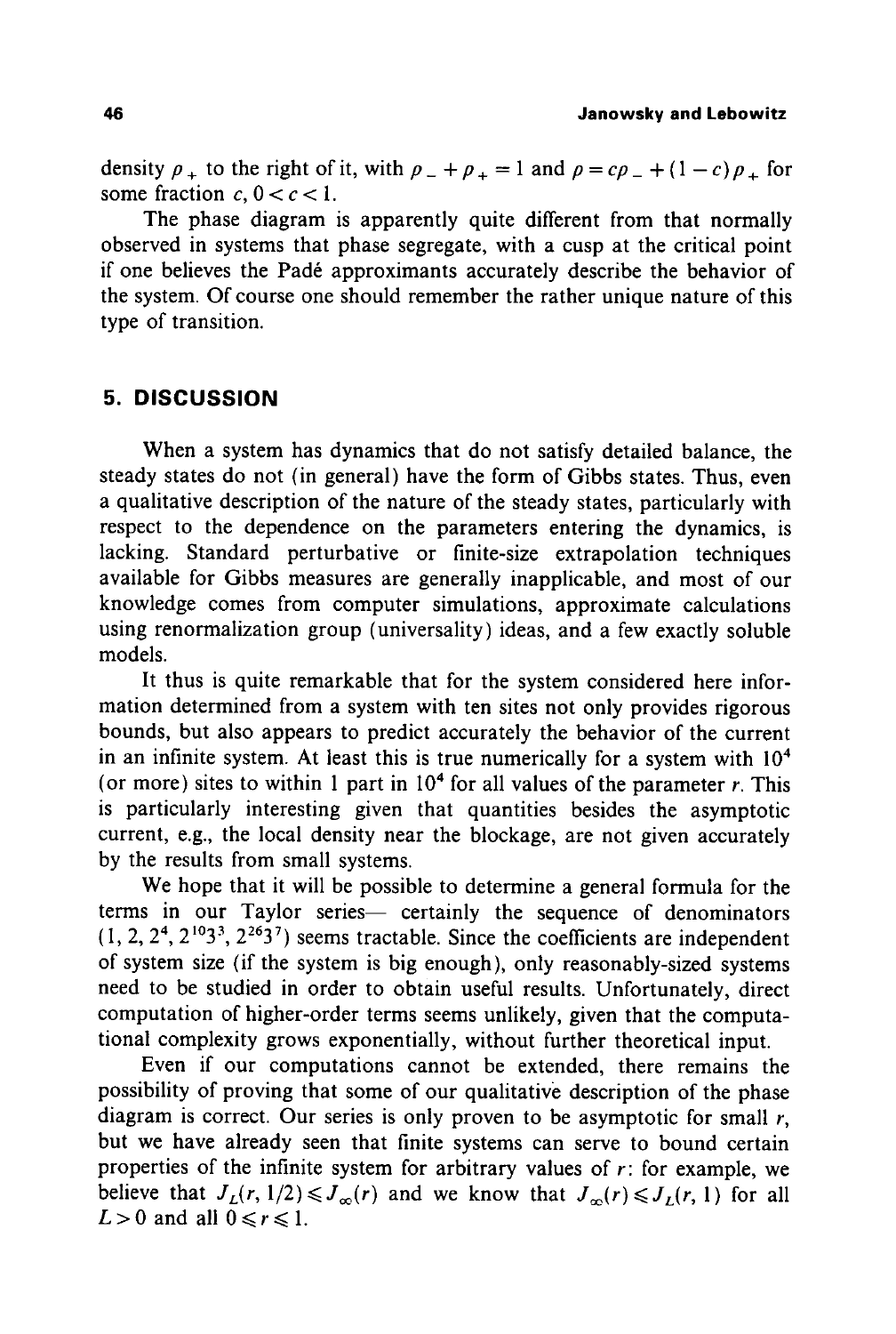|                                                                                                                                                                                                                                                                                                                                                                                                                   | $\bar{\mathbf{z}}$                                                                                                                                                                                                                                                                                                                                                                                                                                                                                                                                                                                                                                                                                                                                                                                                                       |
|-------------------------------------------------------------------------------------------------------------------------------------------------------------------------------------------------------------------------------------------------------------------------------------------------------------------------------------------------------------------------------------------------------------------|------------------------------------------------------------------------------------------------------------------------------------------------------------------------------------------------------------------------------------------------------------------------------------------------------------------------------------------------------------------------------------------------------------------------------------------------------------------------------------------------------------------------------------------------------------------------------------------------------------------------------------------------------------------------------------------------------------------------------------------------------------------------------------------------------------------------------------------|
| $\begin{array}{rl} & 17125860757274880076880510198000800001940008\\ & 1727258607572748800958000198000194008\\ & 1732378692717289021447116915365680801960108\\ & 174332978692717289021447116915365680801900176\,c^2\mu^2+48856442995543953121081$<br>761989096919198284579584755474874142038540288 + 4464411137706100091045119983835819193608648966<br>2r - (46594570041553208865114157983928672 r <sup>34</sup> + | $\begin{array}{l} (289620280319036422192318811402048808~r^3+20347660005807607858088789027265100~r^4\\ (289620280319036422192318811402048888~r^3+151431713069462852689714357295786856112~r^3+\\ 2401567576263484225865862778080171338553857$<br>5739561676313200858019393323261208717256035095367681-+447552460656613237448046131746142189157548579971072<br>3041769465593016473094305085191966635460073937986096 r* + 178937028617243446184563625330908654841920346914816 r<br>+ 308169026293992171865547954006547530297965379846144 r <sup>7</sup> + 3860933295246180104793662788394195524057319866368<br>904824015385554681407638823245660344960159744r <sup>2</sup> + 151187962701066997262421713881553530303835561024r <sup>2</sup> +<br>16560320428911381225784705510457201064897675264r+892886227541220018729996671638387213729792 |

**o Z D u~ "!" d X N ব** 

**Z 0 I** 

 $J_4(r) =$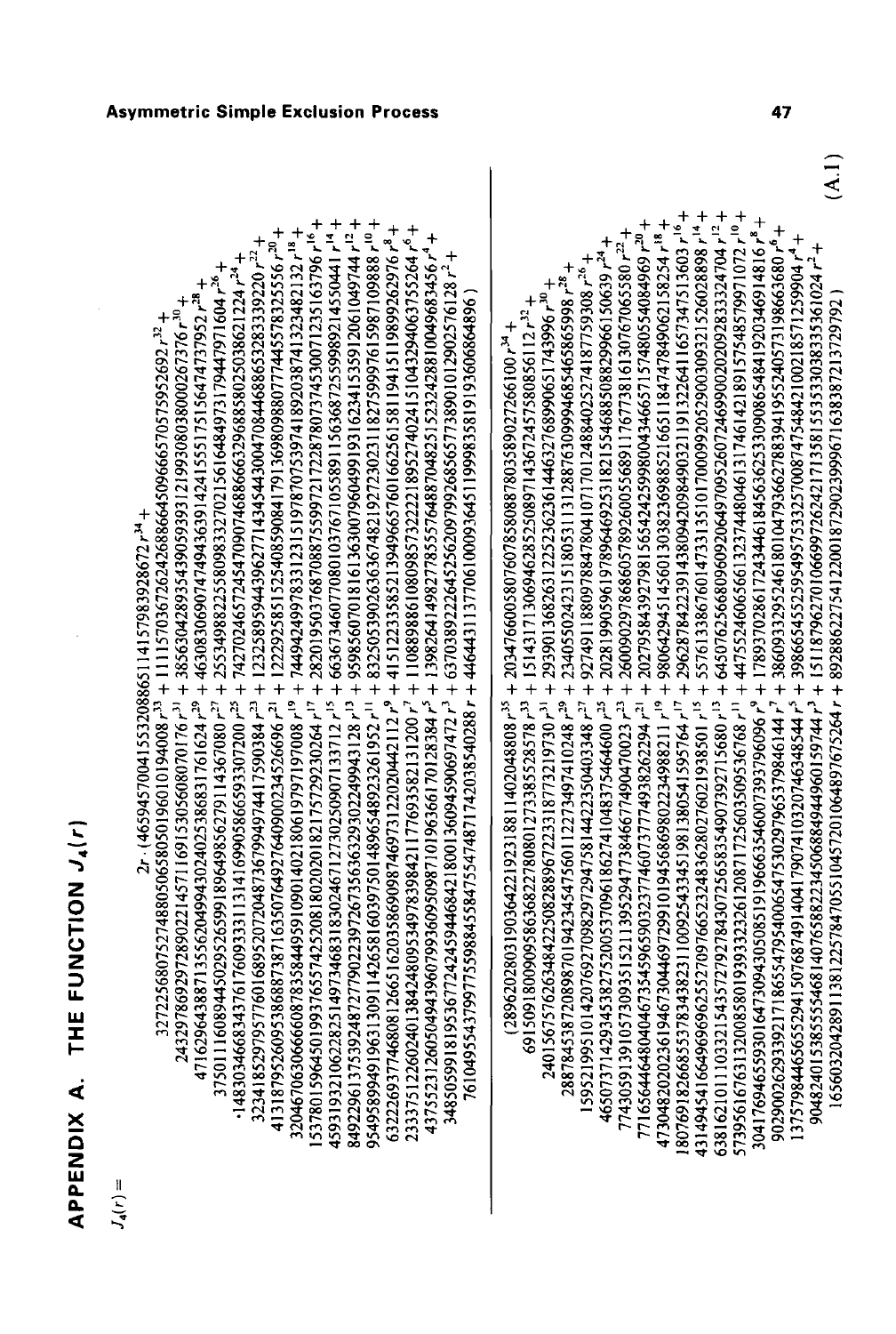### **APPENDIX B. PROOF OF THEOREM 1**

To prove Theorem 1, we will need to consider systems with unequal numbers of sites to the left and to the right of the blockage, say  $L_{-}$  and  $L_{+}$ , respectively;  $J_{L_{-}, L_{+}}(r)$  will represent the current in such a system with  $\alpha = \beta = 1$ . We will prove the following lemma:

**Lemma 1.** Fix  $L_{-}$  and  $L_{+}$ . Then for  $L'_{-} \le L_{-}$  and  $L'_{+} \le L_{+}$ ,

 $J_{L_-,L_+}(r) = J_{L_-,L_+}(r) + O(r^{L_+'+2})$  and  $J_{L_-,L_+}(r) = J_{L_-,L_+}(r) + O(r^{L_+'+2})$ 

Theorem 1 is a direct consequence: for  $L_2 \ge L_1$ ,

$$
J_{L_2}(r) \equiv J_{L_2, L_2}(r) = J_{L_2, L_1}(r) + O(r^{L_1+2}) = J_{L_1, L_1}(r) + O(r^{L_1+2})
$$
  

$$
\equiv J_{L_1}(r) + O(r^{L_1+2})
$$

Now we prove the lemma, considering only the case  $L'_{+} \le L_{+}$ , since the case  $L'_{-} \le L_{-}$  is the same by symmetry. We will need to consider probabilities of certain collections of configurations. We write

$$
\Pr(\eta_{-L_{-}+1}, \eta_{-L_{-}+2}, ..., \eta_0; \eta_1, \eta_2, ..., \eta_N)_{L_{-},L'_{+}} \tag{B.1}
$$

for  $0 \le N \le L'$ . This represents the marginal probability of the configuration at sites  $-L_-+1$ ,  $-L_-+2,...,N$ ; the rest of the sites can take arbitrary values. The semicolon indicates the position of the blockage in the system.

Let  $e_R(\eta)$  be the number of the  $\eta_1, \eta_2, ..., \eta_N$  that take the value 1, i.e.,  $e_R(\eta) = \sum_{i=1}^N \eta_i$ . For r small, particles to the right of the blockage are rare and can be treated as excitations;  $e_R(\eta)$  can be thought of as the (right) excitation number in the system.

Our proof proceeds by induction: Suppose we know *all* probabilities of the form  $Pr(\eta_{-L_{-}+1}, \eta_{-L_{-}+2}, ..., \eta_0; \eta_1, ..., \eta_N)_{L_{-},L'_+}$  to a certain accuracy, namely to order  $e_R({\{\eta_1,\dots,\eta_N\}}) + k$  in r. Then (for  $N > 1$ ) we can (shown that we can) compute all probabilities of the form  $Pr(\eta_{-L,+1},$  $\eta_{-L_{-}+2},...,\eta_0;\eta_1,...,\eta_{N-1})_{L_{-},L'_{+}}$  up to order  $e_R(\{\eta_1,...,\eta_{N-1}\})+k+1$  in r.

This is sufficient to prove our lemma, and fact more general results: for any size system (with  $L'_{+} \ge N$ ) we can compute  $Pr(\eta_{-L_{-}+1}, \eta_{-L_{-}+2}, ..., \eta_{0};$  $(\eta_1,...,\eta_N)_{L_-,L'_-}$  up to order  $e_R(\eta)$  simply by making use of the fact that excitations are created at rate  $r$ , providing the initial step in the induction. This estimate (and as a result all following estimates) is independent of  $L'_{+}$ (although its region of validity, i.e., how small  $r$  must be, does depend on  $L'_{+}$  *a priori*) and thus also valid for all  $L_{+} \ge L'_{+}$ . Essentially one simply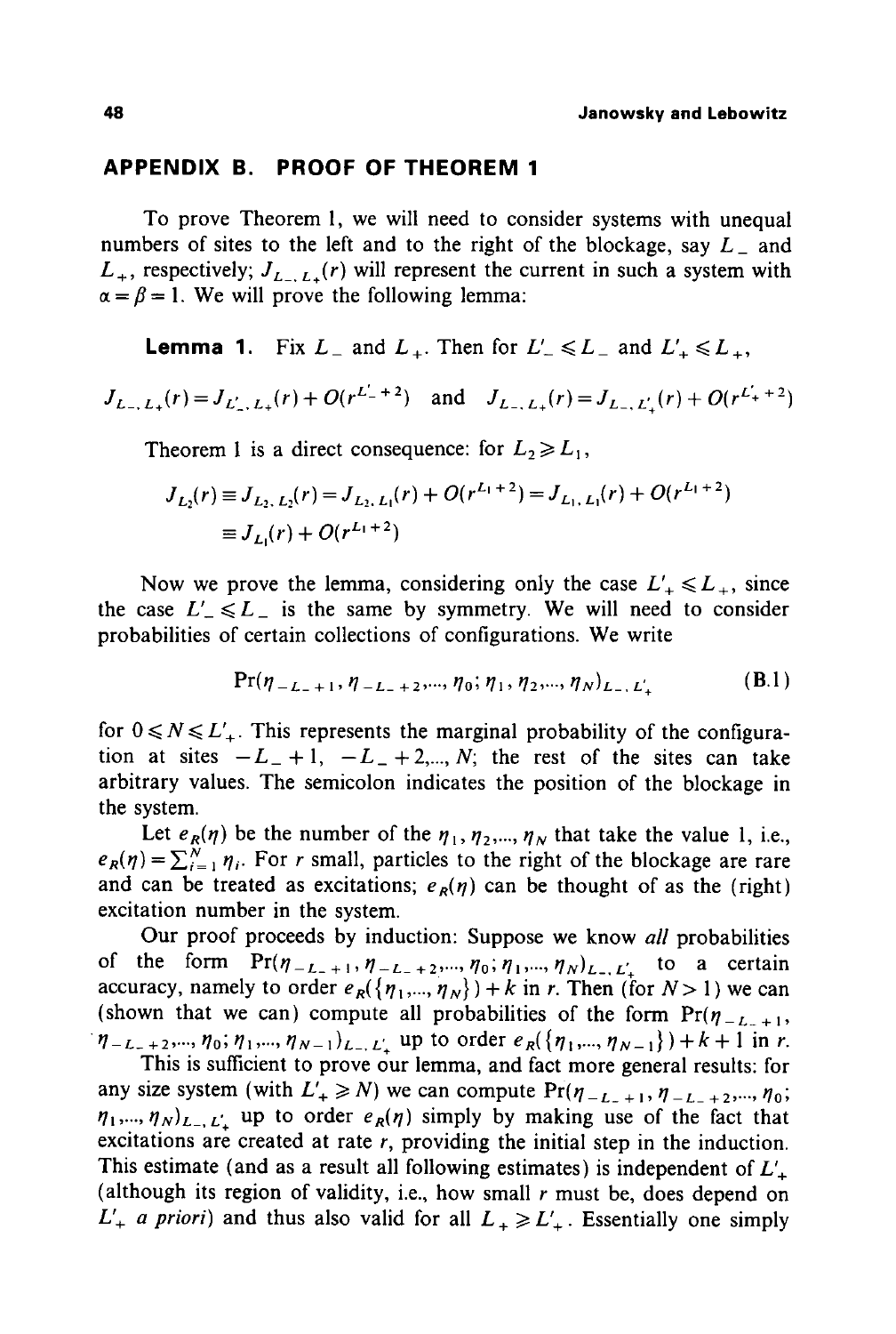treats all the sites to the right of site  $N$  as being empty; the correction to this is  $O(r^{e_R(\eta)+1})$ . Since the current is

$$
J(r) = r \Pr(1; 0) = r[1 - \Pr(0; 0) - \Pr(1; 1) - \Pr(0; 1)] \tag{B.2}
$$

if we can iterate the induction step  $j$  times, we know the current to order  $2 + i$ , since each of the terms on the right-hand side of (B.2) has nonzero excitation number.

So let us return to the induction step. Consider the transitions that occur between the different values of  $\eta_{-L_{-}+1},...,\eta_{N-1}$ : we will give estimates on the rates of these transitions in the stationary state. (The rate of a transition  $\tau \to \tau'$ , rate  $[\tau \to \tau']$ , where  $\tau$  and  $\tau'$  are sets of configurations, is

rate[
$$
\tau \to \tau'
$$
] =  $\lim_{\Delta t \to 0} (\Delta t)^{-1} \Pr(\tau')$  at time  $t + \Delta t | \tau$  at time  $t$ ) (B.3)

Thus all (elementary) transitions between individual configurations occur at rate  $0, 1,$  or  $r$ .)

If we consider a transition that increases  $e_R({\{\eta_1,...,\eta_{N-1}\}})$ , we see that if the rate is nonzero, this can only be of the form

$$
\eta_{-L_{-}+1},...,\eta_{-1}, 1, 0,\eta_2,...,\eta_{N-1} \to \eta_{-L_{-}+1},...,\eta_{-1}, 0, 1,\eta_2,...,\eta_{N-1} \quad (B.4)
$$

so it involves a jump across the blockage, and thus simply has rate  $r$ . Transitions that keep  $e_R({\eta_1, ..., \eta_{N-1}})$  fixed do not involve sites outside of  $\{-L_- + 1, -L_- + 2, ..., N-1\}$  and thus do not involve any marginal probabilities that are not trivially zero or none, and so have rates that are simple integers. Transitions that decrease  $e_R({\eta_1,...,\eta_{N-1}})$  require that we know something nontrivial about probabilities involving site  $N$ , since the only way to reduce  $e_R({n_1,...,n_{N-1}})$  is for a particle to move from site  $N-1$  to site N. So we need to estimate rates such as

rate[
$$
e_R({\eta_1,..., \eta_{N-2}, 1}) \rightarrow e_R({\eta_1,..., \eta_{N-2}, 0})
$$
]  
\n=
$$
\frac{\Pr(\eta_{-L-+1}, ..., \eta_0; \eta_1, ..., \eta_{N-2}, 1, 0)_{L_-, L'_+}}{\Pr(\eta_{-L-+1}, ..., \eta_0; \eta_1, ..., \eta_{N-2}, 1)_{L_-, L'_+}}
$$
\n=
$$
1 - \Pr(\eta_{-L-+1}, ..., \eta_0; \eta_1, ..., \eta_{N-2}, 1, 1)_{L_-, L'_+}
$$
\n
$$
\times [\Pr(\eta_{-L-+1}, ..., \eta_0; \eta_1, ..., \eta_{N-2}, 1, 1)_{L_-, L'_+}]^{-1}
$$
\n+
$$
\Pr(\eta_{-L-+1}, ..., \eta_0; \eta_1, ..., \eta_{N-2}, 1, 0)_{L_-, L'_+}]^{-1}
$$
\n(B.5)

The numerator of (B.5) is  $O(r^{e_R(\{\eta_1,\dots,\eta_{N-1}\})+1})$  and we know it to  $O(r^{e_R(\{\eta_1,\dots,\eta_{N-1}\})+k+1})$  by the induction hypothesis. The denominator of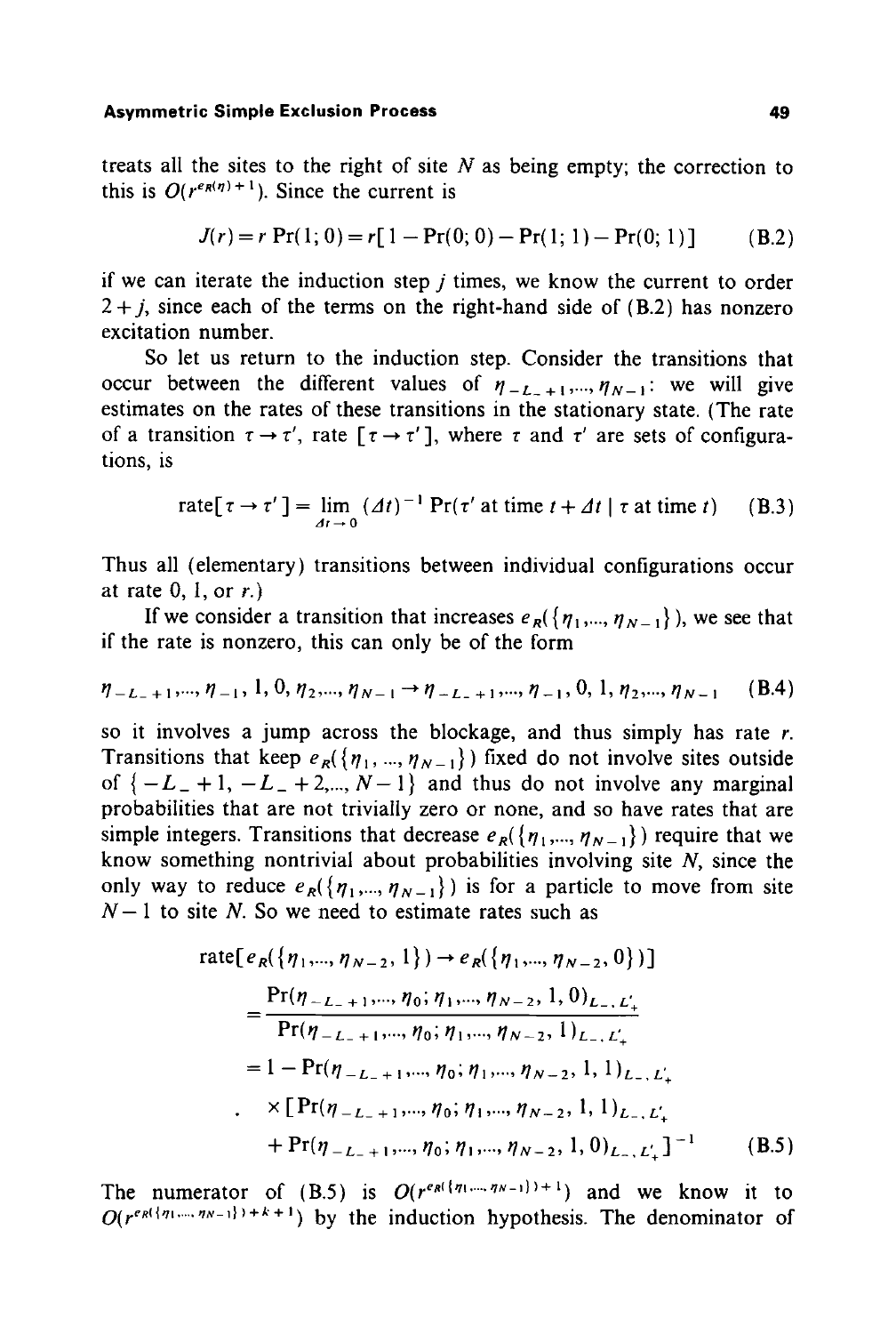

Fig. 5. Markov chain-like representation for the transition rates in the partial system. The indices on the "states" are the  $e_R(\eta)$  which are altered by the "horizontal" transitions. The "circular" transitions are those between states with the same  $e<sub>p</sub>(n)$ .

(B.5) is  $O(r^{e_R(\{\eta_1,\dots,\eta_{N-1}\})})$  and we know it to  $O(r^{e_R(\{\eta_1,\dots,\eta_{N-1}\})+k})$  by the induction hypothesis. Thus the rate in (B.5) is  $1 - O(r)$  and we know it to  $O(r^{e_R(\{\eta_1,\dots,\eta_{N-1}\})+k+1})$ .

The three types of transitions and estimates on their rates are indicated in Fig. 5, where we group together states with a common  $e_R$ . It is clear that it is consistent to solve for the probabilities in the stationary state of the subsystem represented by Fig. 5 to  $O(r^{e_R(\lbrace n_1,\ldots,n_{N-1}\rbrace)+k+1})$ . This completes the induction step and thus the proof of the lemma.

The proof of Theorem 2 proceeds in identical fashion. The only difference is that in (B.1) one is limited to considering  $0 \le N \le L'_{+}$  instead of  $0 < N \le L'$ , ensuring that the transition rates for changing the excitation number do not depend on the boundary conditions. Thus one can perform the induction step one time less than for the  $\alpha = \beta = 1$  case and the boundary dependence appear one ter earlier in the Taylor series.

## **ACKNOWLEDGMENTS**

We thank F. Alexander, B. Derrida, and especially M. Bramson for helpful discussions. We also thank the IHES in Bures-sur Yvette, where part of this work was done, for its hospitality. This work was supported in part by NSF grant DMR92-13424 and Air Force grant AFOSR-F49620- 92-J-0155. The work of S.A.J. who supported in part by NSF Mathematical Sciences Postdoctoral Research Fellowship DMS90-07206.

## **REFERENCES**

- 1. H. Sphon, *Large-Scale Dynamics of Interacting Particles* (Springer-Verlag, 1991); P. A. Ferrari; Shocks in the Burgers equation and the asymmetric simple exclusion process, in *Automata Networks, Dynamical Systems and Statistical Physics,* E. Goles and S. Martinez, eds (Kluwer, 1992) and references therein.
- 2. K. Kawasaki, Diffusion constants near the critical point for time-dependent Ising models. *I, Phys. Rev.* 145:224-230 (1966).
- 3. S. Katz, J. Lebowitz, and H. Spohn, Nonequilibrium steady states of stochastic lattice gas models of fast ionic conductors, *J. Stat. Phys.* 34:497-537 (1984).